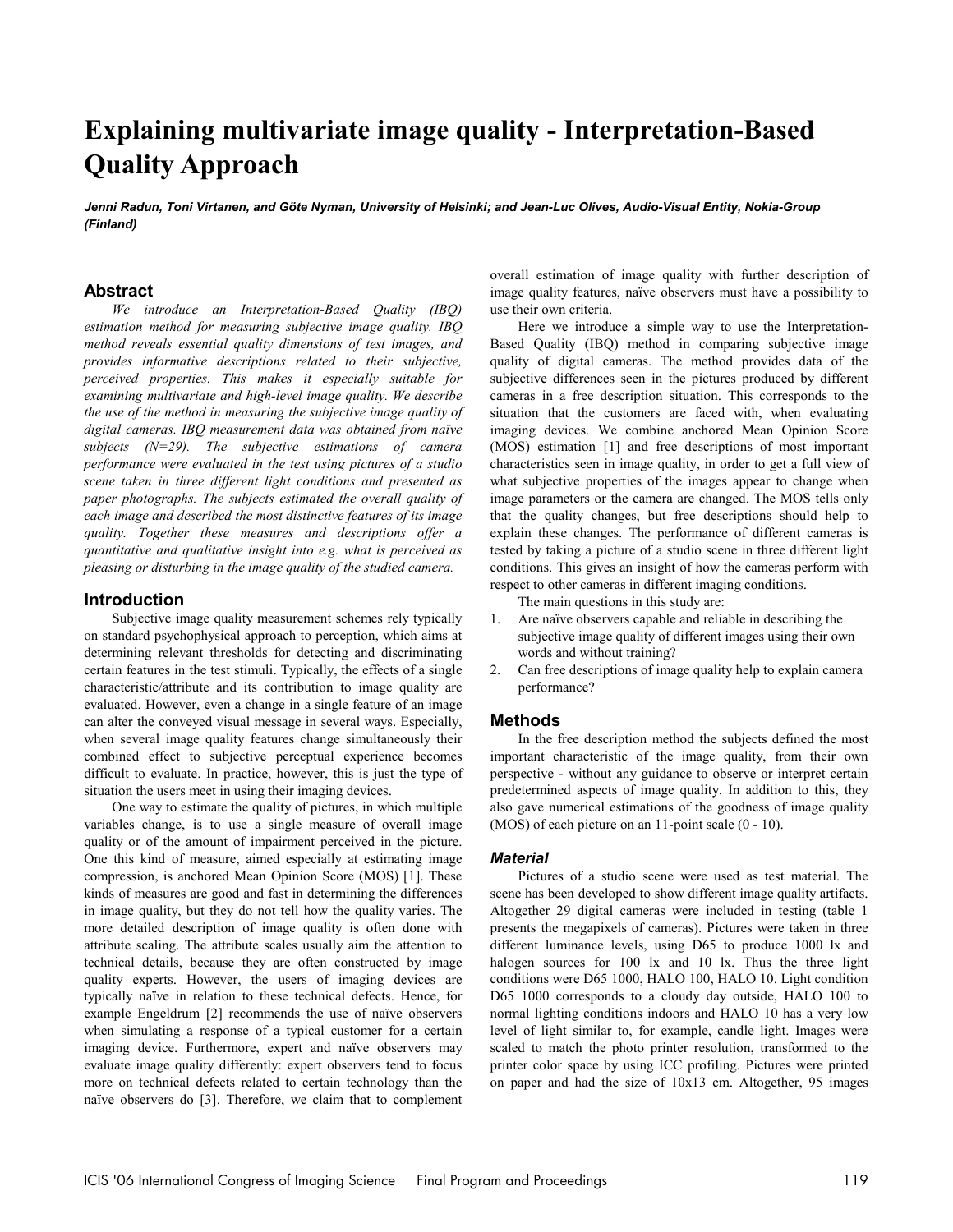were used of which six were control (replica) images to estimate the consistency of observers' evaluations.

**Table 1. Table 1 shows the number of cameras with different megapixels in the experiment.** 

| Number of<br>cameras | Megapixels |  |
|----------------------|------------|--|
| 10                   | 0.31       |  |
| 7                    | 1.3        |  |
| 7                    | 2          |  |
| 4                    | 3          |  |
| 1                    | 6.3        |  |
| 29                   | Total      |  |

#### *Viewing conditions*

The lighting in the test laboratory was 500 lx and 6000 K on the image surface. The viewing distance was ~40 cm.

#### *Observers*

Altogether 30 Finnish-speaking adults participated. Before the participation, observers passed vision tests for near visual acuity, near contrast sensitivity, and colour vision. One observer was excluded, because of inconsistent quality estimations given to control pictures, so the final number of observers in the study was 29 of which 20 were women and 9 were men.

## *Procedure*

The observers estimated the image quality of each picture on an 11-point scale (0=poor quality, 5=moderate quality, 10=excellent quality).The pictures were presented to each observer in random order. During the whole procedure observers had examples of a high quality picture (representing suggested quality estimation of 10) and low quality picture (representing suggested image quality estimation of 1) (see [1]). Using their own words, observers also wrote down the most distinctive characteristic of image quality for each picture.

## *Analysis*

The observers' free description answers were summarized with more general concepts (codes) that represent the attributes. This coding was done in a program Atlas.ti (Scientific Software Development, Berlin, Germany) according to the grounded theory principles [4], where the coded concepts are taken straight from the data, not from the researchers' hypotheses. This summarization makes it possible to analyze the data statistically, which was done in the program SPSS (SPSS, Inc., Chicago, Illinois, USA).

#### *Results*

The quality estimations were different for cameras (F(9,209)=109.6, p<0.001), light conditions (F(2,46)=441.9, p<0.001) and there was an interaction of cameras and light conditions  $(F(13,302)=26.1, p<0.001)$  (two-way repeated ANOVA). The MOS data in Figure 1 shows how the overall image quality of different cameras changes in different lighting conditions.



*Figure 1. The image quality estimation means (MOS) for the cameras in different light conditions and their 95% confidence limits show that the observers estimated the image quality of pictures in the similar way.* 

To complement this data and to find the underlying subjective effects of these systematic quality variations, the second task was accomplished, in which we asked the observers to tell what was the distinctive characteristic in each picture's image quality. After coding these descriptions, 10 most used descriptions were selected for further analysis. We applied correspondence analysis to this data using as input the cameras and the 10 attributes used to describe the pictures produced by a certain camera in different lighting conditions. This analysis reveals the similarities of cameras and their relation to the subjective attributes in a relative space (Figure 2). The three significant dimensions obtained in the analysis explain  $70\%$  of the variance (inertia  $>0.2$ ). The first dimension can be interpreted as describing the image quality in terms of sharpness and brightness. The second dimension distinguishes cameras with grainy images from those being "not sharp" or "fuzzy". The third dimension separates cameras with extremely dark images and those that have overall colour red. The halogen light explains the redness and the low illumination level explains the darkness of pictures.